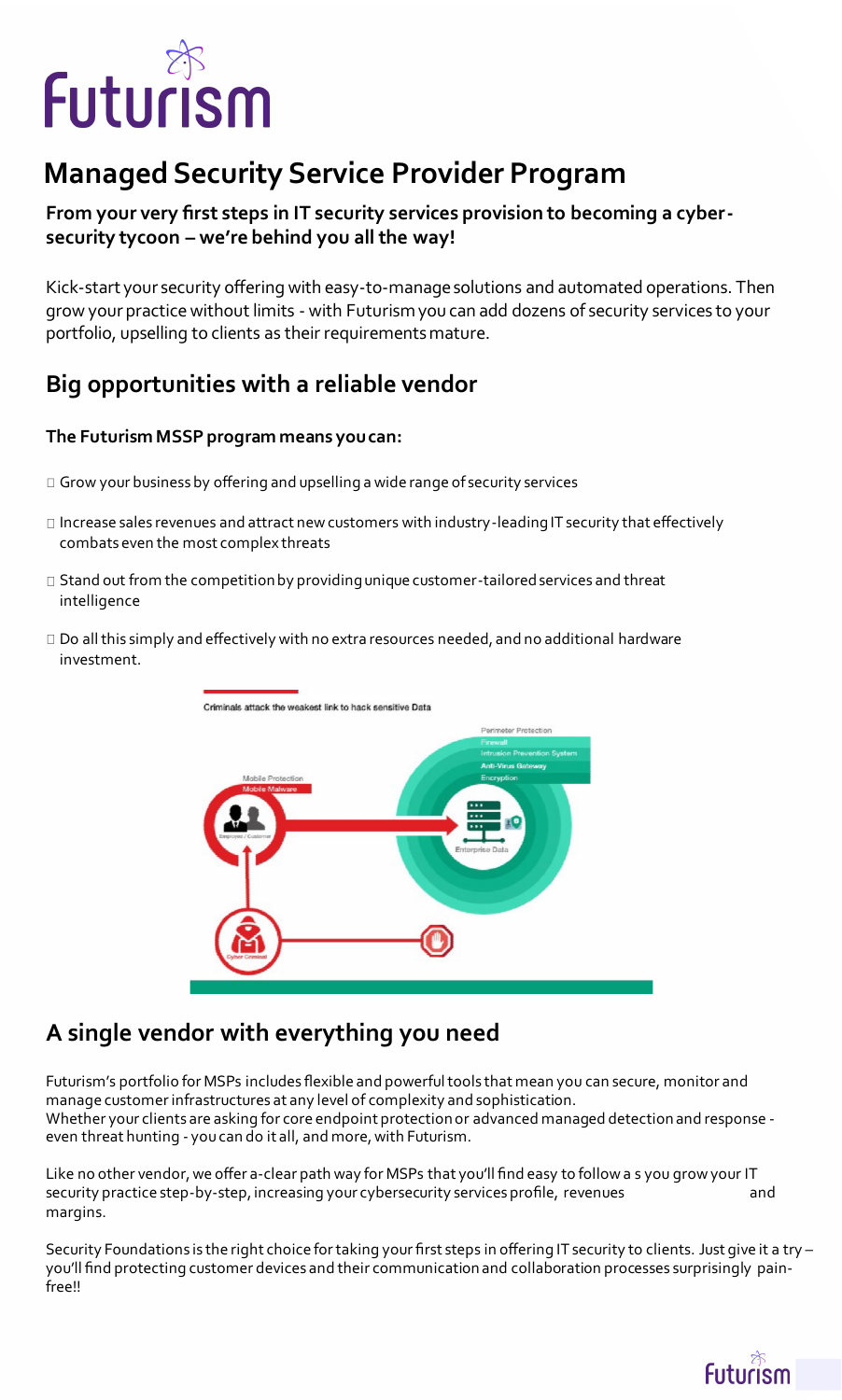Advanced Security is ideal if you're looking to expand your range of cybersecurity services. Perhaps you're now ready to provide managed security monitoring, together with consultancy services like threat hunting, incident detection and response?

Our Expert Security level has been developed for cybersecurity pros working around the clock to provide comprehensive monitoring and a rapid response to the most sophisticated attacks, including Advanced Persistent Threats. If this is you – look no further.







## **Efficient service delivery and operations a reliable vendor**

Managing multiple customers with limited resources can be tough. That's why Futurism product consoles provide flexible, simple admin capabilities, supporting both multi-tenancy and role-based access control for your customers' administrators. Futurism RMM integration means you can further boost your effectiveness with automated security scanning and updates, remote security client deployment and centralized security dashboards. To make your life easier and simplify complicated tasks through automated ticketing and billing, we also support major PSA platforms.

## **RMM integration PSA integration**

- **ï ConnectWise® AutomateTM**
- **ï SolarWinds® N-central®**
- **ï Manage Engine OpManager**

- **ï Autotask® PSA**
- **ï ConnectWise® ManageTM**
- **ï Tigerpaw® One**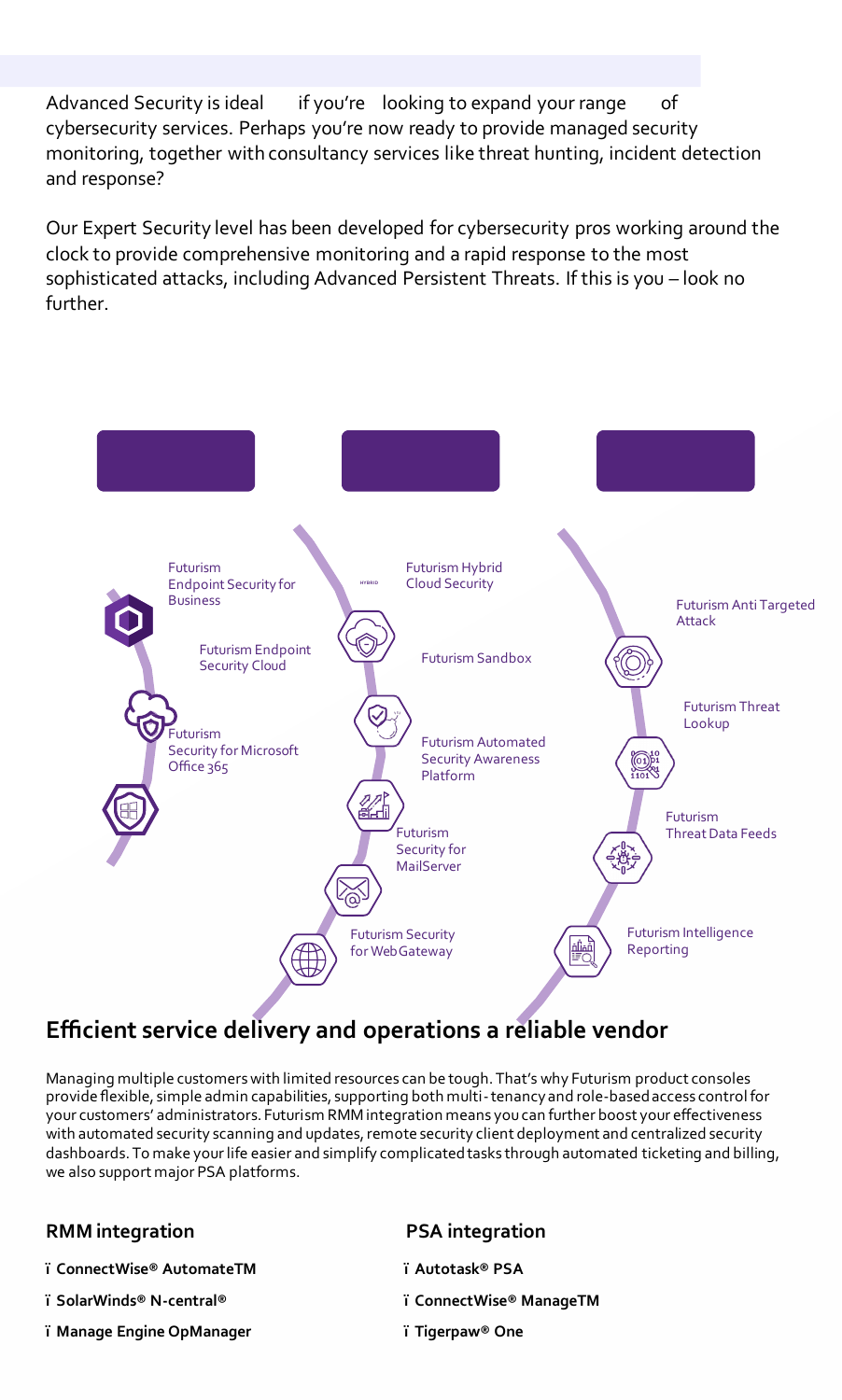## **Benefits for Futurism MSP Partners**



## **Financial benefits**

As a member of Futurism's MSP program, you'll enjoy flexible subscription licensing, volume discounts and comprehensive reporting, together with world-class support, including sales and technical training to help position you as your customers' strategic security partner. As a Futurism MSP, you can make use of:

- ï Aggregated, tier-based pricing for monthly subscriptions. The more you sell, the better your endpoint price and the less youpay
- ï Pay-as-you-go billing for monthly subscriptions on a daily basis and annual billing for annual subscriptions
- ï Silver, Gold and Platinum Partner status all attracting higher margins
- ï Wide-ranging upsell and cross-sell opportunities across the whole Futurism portfolio

## **Futurism License Management Portal (LMP)**

Streamline license ordering, management and reporting for subscription-focused resellers.

- ï Manage all your customers, licenses and billing through a single dashboard
- ï Choose between monthly pay-as-you-go or annual subscriptions, or a combination of both
- ï Spot up-sell opportunities revealed by customer usage reporting
- ï Use the same set of credentials across all Futurism portals on your way including Futurism Partner Portal, LMP and product consoles





 **Rapid technical support**

- ï A choice of standard or premiumtechnical support to prevent unexpected downtime
- ï A dedicated account manager,with MSP-specific expertise, on-hand to give advice
- ï Your critical-issues solved with the highest priority
- ï Support for 5 premium incidents included when you join

## **Sales Support and Training**

ï Fast and efficient automated on-boarding ï On-line sales, technical training and product webinars to help turn your teaminto cybersecurity pros ï Plenty of ammunition, including dedicated product and marketing materials, thought leadership and competitive battle-cards